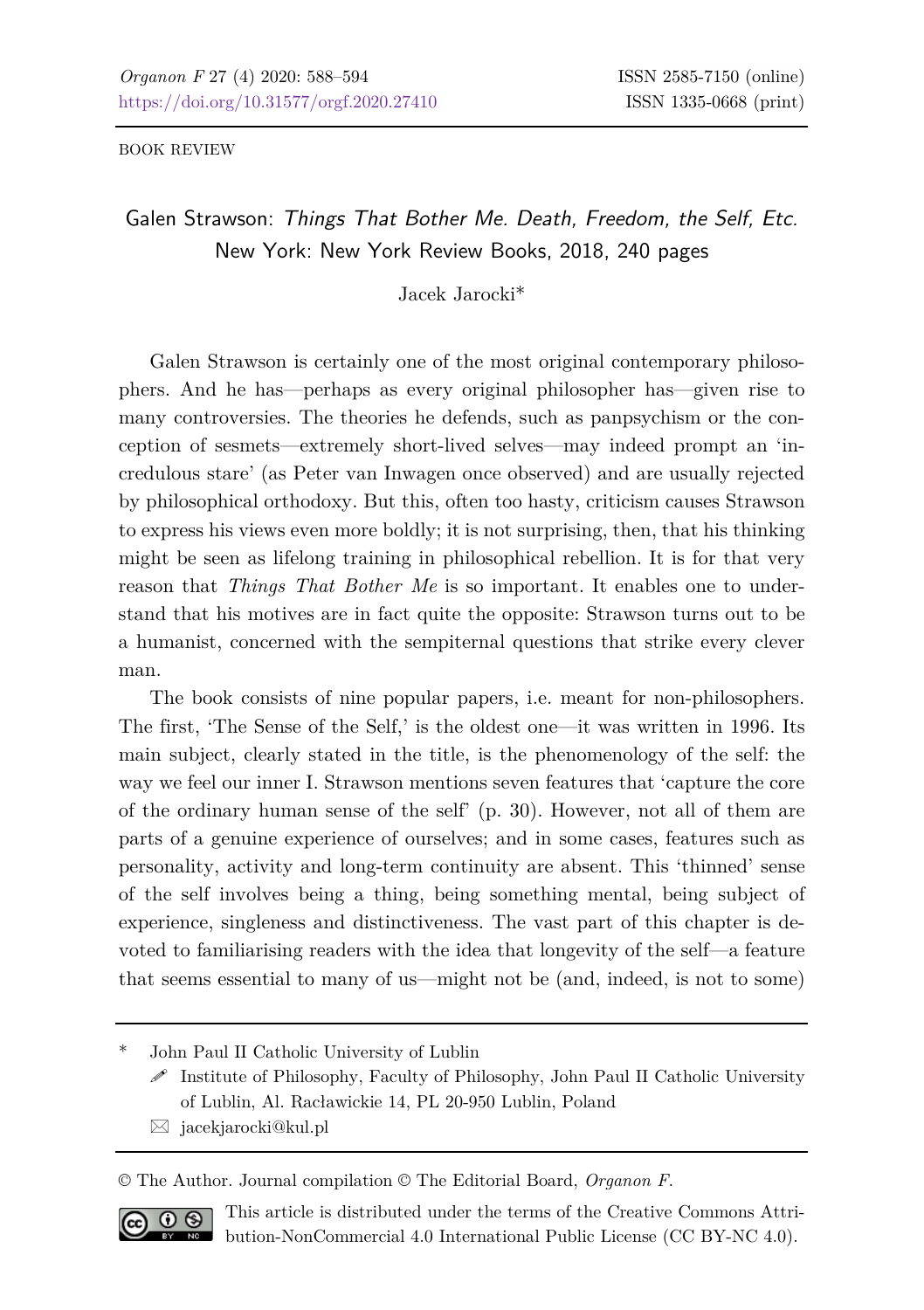a part of the sense of the self. Although it is difficult to say whether Strawson succeeds, he at least gives some notable examples to suggest that we should take his idea seriously.

The second chapter—'A Fallacy of our Age'—is one of many of Strawson's papers criticising narrativism, a conception that currently enjoys great popularity in almost every area of the humanities. Strawson distinguishes two versions of the view: according to the Psychological Narrativity Thesis, 'human beings typically experience their lives as a narrative or a story of some kind' (p. 45); by contrast, the Ethical Narrativity Thesis holds that a 'richly narrative outlook on one's life is a good thing, essential to living well' (p. 46). Strawson is one of a few philosophers to reject both theses. The reason for this follows on from the previous paper: some people experience their selves as short-lived (transient) and 'have no particular tendency to see their life in narrative form' (p. 48). As before, Strawson does not propose any formal argument but simply stresses the diversity of human phenomenology.

The third paper, 'I Have No Future,' addresses the problem of death expressed in a question: Is my death bad for me? Strawson defends a non-deprivation view, according to which death does not deprive the one who died of any good, and therefore it cannot be bad. He calls his view 'No Loss (of the Future)' (p. 72), although—under different names—it has been widely accepted throughout the ages, most notably by Epicurus. What is truly original about the version defended by Strawson is the justification: he argues that one loses nothing when one's death is—as it is often said—untimely. There is no such thing as a lost future of someone who is already dead. This point seems to be clear, despite its counter-intuitive consequences discussed by Strawson (at pp. 84–86). Still, it does not make death any less frightening: even if it does not deprive us anything, the thought of eternal non-existence is—at least to some—emotionally unbearable.

The next two papers are devoted to the problem of free will. Throughout his career, Strawson has argued against the possibility of freedom and (ultimate) moral responsibility. His argument rests on the assumption that being free and morally responsible require one to be *causa sui* (a cause of oneself). But being *causa sui* is incoherent, so freedom and moral responsibility are logically impossible. This is exactly the core argument that can be found in the paper 'Luck Swallows Everything.' However, despite its clarity, it is impossible for the reasoning to convince us that we are not free. We cannot help but believe that we are responsible agents, for we experience freedom in almost every moment of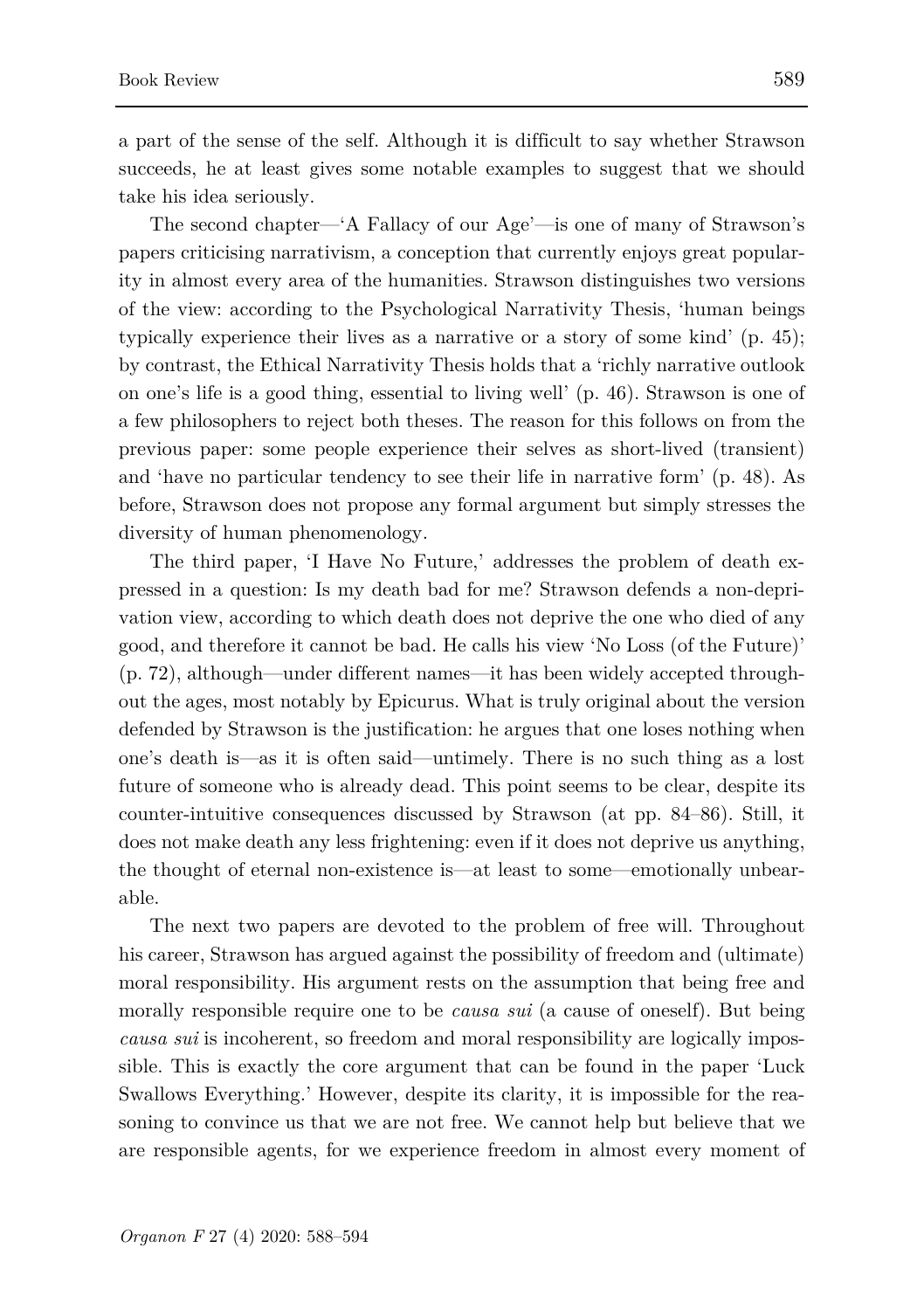our life. In effect, free will turns out to be both (metaphysically) impossible and (phenomenologically) necessary. One of the questions Strawson does not answer is why we are doomed to the experience of freedom. In his *Slaughterhouse-Five*, Kurt Vonnegut describes an alien race called Tralfamadorians that abducts humans from time to time. 'I've visited thirty-one inhabited planets in the universe, and I have studied reports on one hundred more. Only on Earth is there any talk of free will' explains one of the aliens. The question is: why is this so? Is there something special about our evolution? If yes, what role does this deceptive experience play? It is a shame that Strawson does not even try to tackle these questions at length.

The next chapter, titled 'You Cannot Make Yourself the Way You Are,' is a conversation between Strawson and Tamler Sommers. Here the former repeats—but in an even less formal manner—his pivotal views on free will. However, Sommers asks him a couple of troubling questions that lead Strawson to draw some inconvenient consequences. He is forced to admit, for example, that neither Adolf Hitler nor Joseph Stalin can be held responsible for their deeds. Even if we are able to accept this fact cognitively, for we have *a priori* proof, we still feel emotional resistance to treating genocide in the same way as we treat an earthquake: as something that just happened through nobody's fault. Strawson may be right, then, that 'the impossibility of radical free will, ultimate moral responsibility, can be proved with complete certainty' (p. 111); however, the consequences of adopting this view could be catastrophic for our everyday lives.

The next two papers consider the problem of consciousness. The first, titled—quite significantly—'The Silliest Claim,' discusses the views of the Deniers: the philosophers who deny the existence of conscious experience, also known as 'what's-it-like' (or qualia, although Strawson finds the last term 'uncomfortable' [p. 131]). Few of them do so explicitly. Their more common strategy is to redefine 'consciousness' in terms of behaviour, function or brain process. Strawson, who firmly believes that this view is mad, tries to find the roots of this claim. He believes that the first of them is metaphysical behaviourism—a mutation of a much weaker, methodological thesis about the object of psychology. The second, however, is far more important: it is the belief that we know exactly what the fundamental nature of the physical world is. This is—Strawson concedes—plainly false. But contemporary philosophers have made this fatal mistake even worse: they have assumed that this fundamental nature is also utterly non-experiential. Contrary to common opinion, nor is physics is much of a help,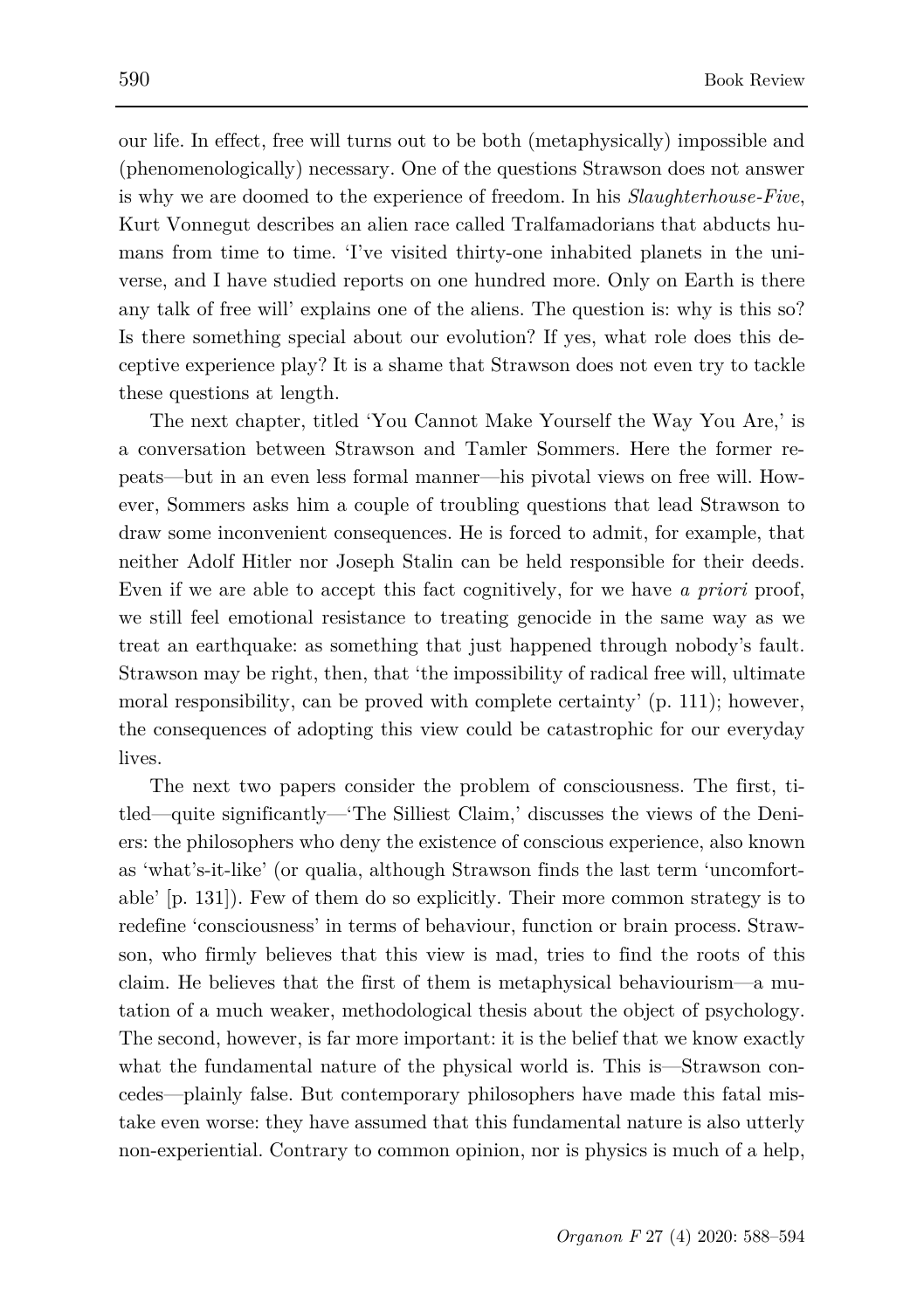for it is just a bunch of equations and pointers readings and so remains silent on the nature of the physical. Why, then, do some people endorse the Denial— 'the silliest view ever held in the history of human thought' (p. 151)? Strawson offers a psychological explanation: we are tempted to believe in literally anything that is universally acclaimed.

So, what might be the fundamental nature of the world? Strawson tries to answer the question in the next paper, 'Real Naturalism,' in which he argues for panpsychism. Most philosophers assume that the stuff the physical world is made of is utterly different from our experience. This assumption leads straightforwardly to so called 'mind−body problem,' i.e. the question of how to combine experiential occurrences with the non-experiential nature of the physical world. Strawson reverses the initial assumption. We know, he argues, that experience exists and what it is, but we know nothing about the physical. What follows is, first, that the mind−body problem is a pseudo-problem, for its main question is similar to questions such as 'Have you already stopped bullying your wife?'; and second, that it is at least plausible that what we call the physical is indeed experiential. For, Strawson asks, what non-experiential nature could the physical have? This is a tricky question, because by definition we know nothing about anything non-experiential. In that light, panpsychism—physicalist panpsychism is indeed the best explanation.

The next paper, 'The Unstoried Life,' goes back to the critical examination of narrativism. Once again, Strawson expresses his conviction that 'some of us are naturally—deeply, positively—nonnarrative' (p. 179). He scrutinizes the view of Marya Schechtman, who holds that we constitute our selves by weaving stories, that our life is indeed a process of life-writing. In contrast, Strawson cites those whose experience is totally different. He puts special emphasis on the fact that 'there are deep human differences' (p. 195) that we cannot ignore.

In light of the previous chapter, it may be a bit surprising that the last paper, titled 'Two Years' Time,' is autobiographical. However, Strawson clarifies, there is no contradiction between being a non-narrativist and writing one's own memoire. (Probably the more serious obstacle to Strawson writing a full biography would be the fact that—as he concedes at p. 34—he has 'a little interest in [his] own past'.) In this short paper, Strawson recalls the late 1960s the final years of his time at Winchester College, a hitchhiking trip across the Middle East and his early years at Cambridge University. It is a very personal, sometimes painfully sincere yet beautiful story of growing up during the short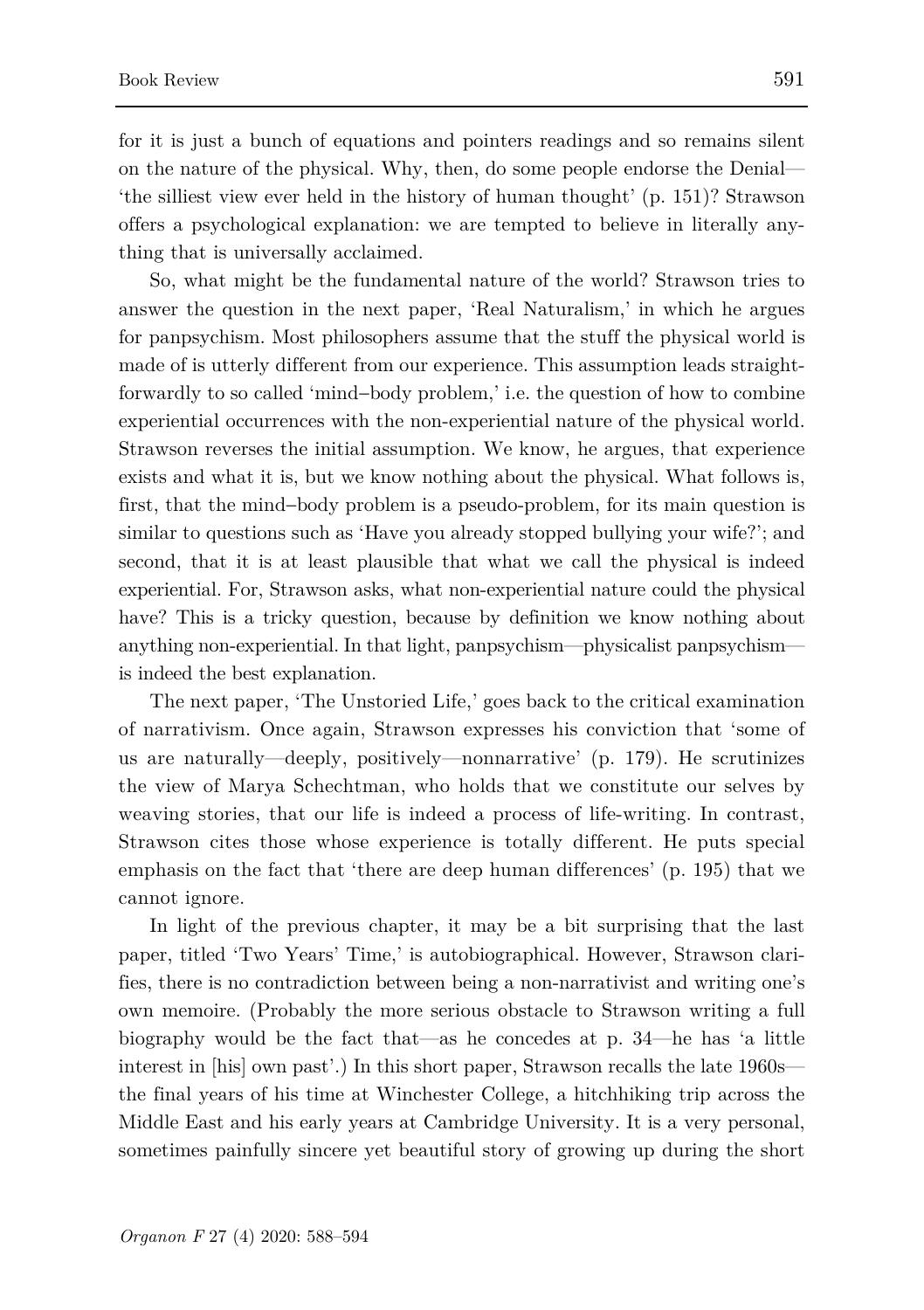but revolutionary era of 'flower power,' full of rebellion, drugs, music and love. All in all, it is a story of—or a manifesto for—the whole generation.

As one can easily see, what binds these papers together is certainly not their consistency. Why, then, has Strawson decided to publish them in one volume? The answer appears obvious: he represents a small minority of living philosophers whose aim is to construct a sort of wider metaphysical frame: a kind of metaphysical system. And within that system there is a place for all the problems he tackles in the book. However, what is particularly remarkable about the project is its mainly aporetic character. Of course, Strawson's positive ideas, such as panpsychism, are certainly worth our attention; but the arguments he proposes against universally held philosophical views such as libertarianism (and compatibilism), narrativism or (non-experiential) naturalism are in many cases lethal. This becomes even more obvious in these popular papers, for they get things as straight as possible and do not split hairs.

But this attempt to explain why Strawson is so vividly interested in all these topics is not enough. The final answer to that question is hidden in the title of the book: all the problems Strawson takes on have bewildered him one way or another. In this way he reminds us of an old yet rarely expressed truth: that the basic stimulus to do philosophy is astonishment. Strawson's astonishment stems from two sources. The first are certain philosophical views he finds hard or even impossible to believe. In one of his papers, 'The Depth $(s)$  of the Twentieth Century'—not included in this collection—he enumerates nine philosophical views that were commonly accepted when he was an undergraduate (e.g. on meaning and understanding, feeling and emotion or consciousness) and confesses that they 'seemed to me […] the wrong way round.' Then he adds: 'This led me to feel very insecure about my ability to do philosophy.' It is simply inexplicable—Strawson says—that some people believe that 'the self is an illusion generated by an improper use of language' (p. 23) or that conscious experience does not exist. So, one of the basic sources of Strawson's puzzlement are philosophical views.

Yet the second—and much more important—cause of Strawson's astonishment are not the answers to certain central philosophical problems but the problems themselves. It is obvious that many of them engage Strawson emotionally, which is sufficient to explain the title of the book. One might ask whether detached reflection—a view from nowhere—would not have been better than personal involvement? Strawson, though, proves this question to be illposed: his personal preferences give him at most the initial impulse to take on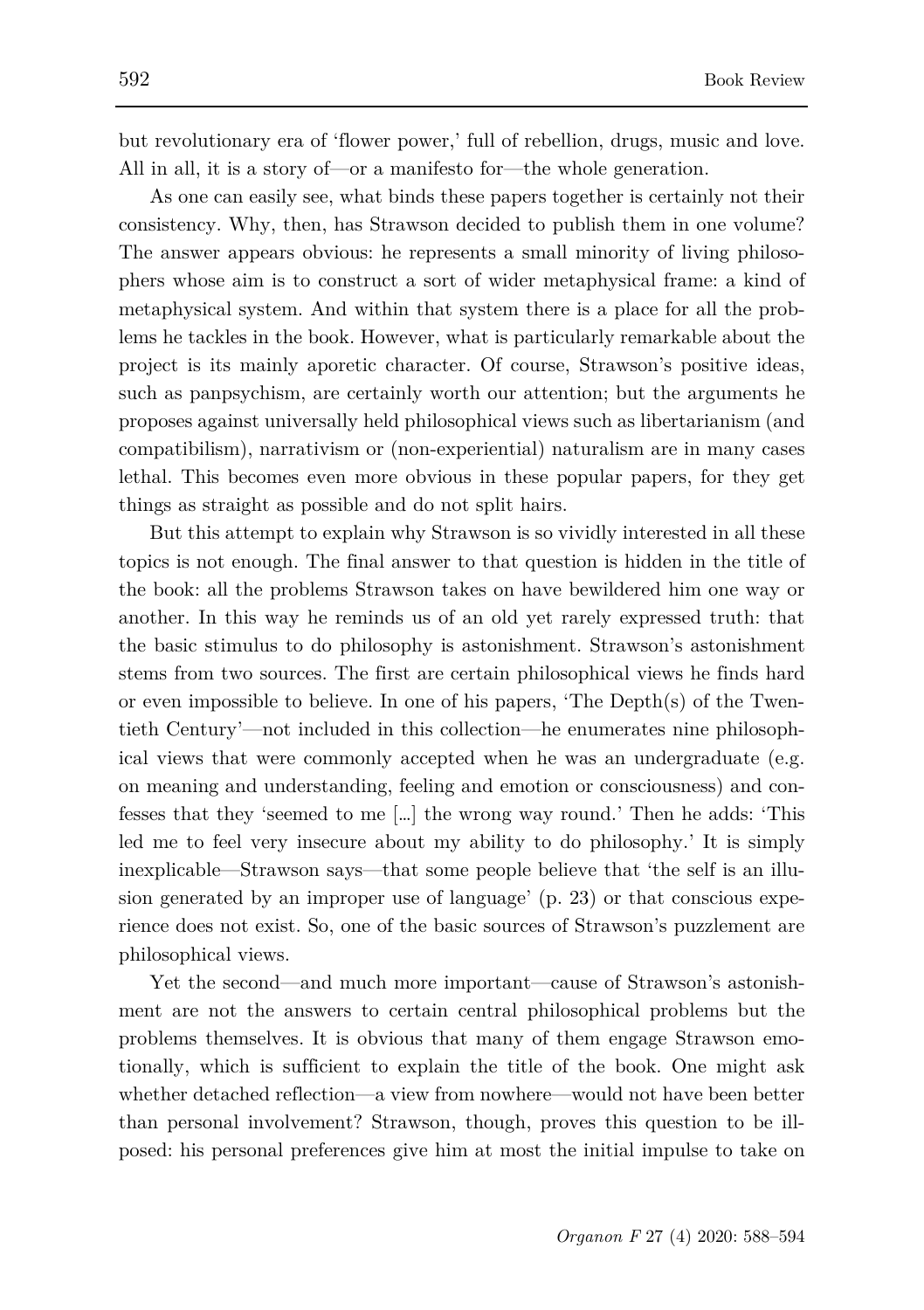mitments.

Still, the fact that one has to defend against the charge of personal involvement says a lot about the intellectual climate today and—at the same time reveals the truth: that Strawson does not belong to the party of fully-fledged analytic philosophers. The latter often ignore the fact that, historically speaking, philosophy is mostly a discipline that does involve personal commitment. Pierre Hadot in his classical book *La Philosophie comme manière de vivre* [*Philosophy as a Way of Life*] shows that philosophical reflection has been a kind of a spiritual exercise, usually complementary to—but sometimes also substitutive for religion. One of the hallmarks of the analytic tradition is that it has abandoned that meaning, as Thomas Nagel convincingly argues in his essay 'Secular Philosophy and Religious Temperament.' By contrast, Strawson tries to reintroduces philosophy understood as an outlook one is personally committed to; *Weltanschauung* as German idealists called a world view, a notion wider than philosophy yet still respecting the rules of reason. As a person who 'had a nonreligious upbringing' (p. 13), Strawson seeks an alternative way of coping with deeply bothering '"cosmic" things' (p. 15) without reference to a transcendental being. Perhaps that is why he seldom introduces definition and argues for his views—rather, he 'want[s] to record [...] reflections' (p.  $73$ )—and even more rarely tries to convince his opponents. This might initially disappoint or even upset some analytically oriented readers. There are also *prima facie* contradictions, e.g. between Strawson's 'episodism'—his experience of being a short-living self—and besetting him from early childhood, his fear of death—'the first of the things that deeply bothered' him (p. 15). It is worth noting, however, that in a previous version of the essay 'I Have No Future' (published in a volume *The Subject of Experience*), Strawson replies to that charge: 'All that I can say is that this is a truthful report of how I feel—even if it involves a sort of inconsistency.' In this way Strawson gives expression to a general notion that people may be internally incoherent, especially when it comes to what they know and what they feel. Sometimes philosophy can help us to sort things out, but in some cases—as in the case of free will or fear of death—any systematic reflection is helpless. Consistency at all costs, although often very desirable, may move us away from the truth.

We must bear in mind, then, that *Things That Bother Me* is not in any case a philosophical treatise. On the other hand, it is something more than just a popular book for non-philosophers (although casual readers may benefit